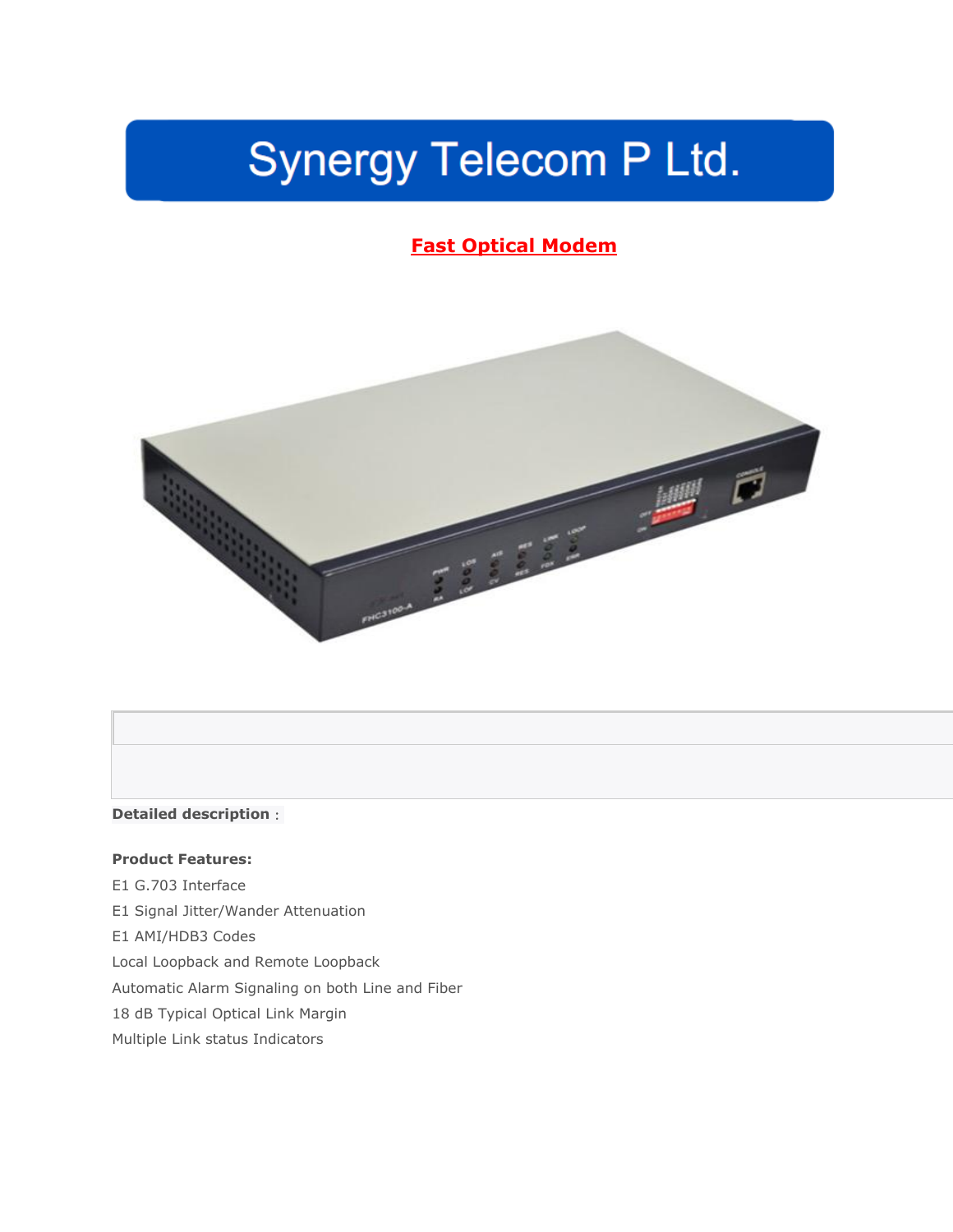#### **Product Description:**

The FHC-4030 is designed to provide fiber connection for E1 equipment. It includes a E1 Line Interface Unit that provides E1 line driver/receiver, data/clock recovery, jitter attenuation, AMI/B8ZS/HDB3 encoding, AIS (Alarm Indication Signal) detection, BPV (Bi-Polar Violation) detection, and loop back mode. It offers two modes of Loopback for testing the connection integrity. In the Local Loopback mode, the modem loops back the received E1signal. In the Remote Loopback mode, the modem sends loopback codes to cause the far-end modem to loop back the received optical data.

#### **Product Specifications:**

| Electrical  |                                 |  |
|-------------|---------------------------------|--|
| Interface   | E1 G.703 Interface              |  |
| Data Rate   | 2.048 Mbps 50 ppm               |  |
| Impedance   | 75 Ohm balanced                 |  |
|             | 120 Ohm balanced                |  |
|             | BNC-female, unbalanced          |  |
| Connector   | DB-15 female, balanced          |  |
| Line Code   | AMI/B8ZS                        |  |
|             |                                 |  |
| Optical     |                                 |  |
| Wave Length | 802 nm/1300 nm multimode        |  |
|             | 1300 nm single mode             |  |
| Link Margin | 18dBm (min.) multimode @ 62.5mm |  |
|             | 15dBm (min.) single mode @ 9mm  |  |
| Connector   | ST/FC                           |  |

#### **Configurations:**

The VLM-100 includes a dipswitch that provides the following configuration selections:

| DSX-1 Cable      | 5 different impedance selections to match DSX-1 cable at length from 0 |  |
|------------------|------------------------------------------------------------------------|--|
| Length           | to 655 feet                                                            |  |
| E1 Line          | AMI/HDB3 for VLM-100E1                                                 |  |
| Coding Format    |                                                                        |  |
| Local Loop Back  | Enabling Local Loopback Mode                                           |  |
| Remote Loop Back | Enabling Remote Loopback Mode                                          |  |
| T1/E1 Line AIS   | Enabling the alarm signal to E1 line                                   |  |
| Fiber Link AIS   | Enabling the Alarm Signal to the Fiber                                 |  |
|                  |                                                                        |  |
| Physical         |                                                                        |  |

Dimensions  $-8.9(L)$ in x 6.5(W)in x 1.6(H)in